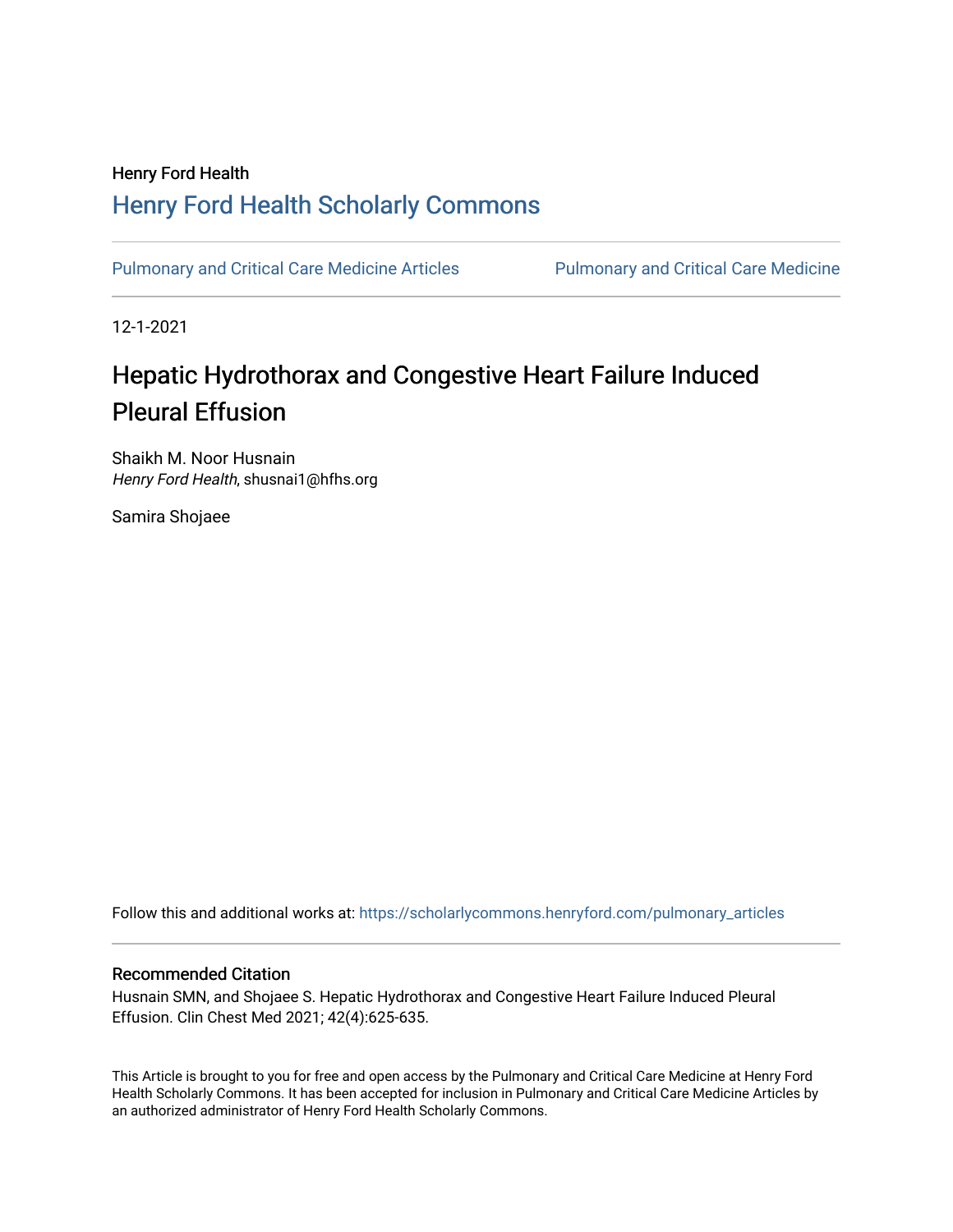# Hepatic Hydrothorax and Congestive Heart Failure Induced Pleural Effusion

Sh[a](#page-1-0)ikh M. Noor Husnain, MD<sup>a</sup>, Samira Shojaee, MD, MPH<sup>[b](#page-1-0),[\\*](#page-1-1)</sup>

#### KEYWORDS

- Congestive heart failure Hepatic hydrothorax Indwelling tunneled pleural catheters
- Pleural effusion Non-malignant effusion

#### KEY POINTS

- Non-malignant recurrent pleural effusions such as refractory cardiac-induced pleural effusion and hepatic hydrothorax carry poor prognosis and indicate high 1-year mortality.
- The management of recurrent cardiac-induced pleural effusion and hepatic hydrothorax should always initiate with optimizing medical management.
- Management of hepatic hydrothorax that is refractory to medical management requires multidisciplinary discussion, a personalized approach and consideration of patient's TIPS and transplant candidacy.
- Management of cardiac-induced pleural effusion that is refractory to medical management requires multidisciplinary discussion, a personalized approach and consideration of patient's transplant candidacy and lung expandability.

#### INTRODUCTION

Pleural effusions (PEs) are frequently encountered in routine clinical practice, affecting more than 3000 people per million population every year. Transudative effusions are more common than exudative effusions and have varying diagnostic workup and prognostic and therapeutic implica-tions.<sup>[1](#page-8-0)</sup> Heart and liver failures are two of the most common causes of transudative PE. Because these effusions have nonmalignant etiologies, they are commonly referred to as benign effusions despite of the poor prognosis they foretell in their refractory stages. Like malignant effusions, symptom management is important and plays a significant role in palliation when these effusions become refractory to medical therapy. Herein, we review the pathophysiology and diagnosis of PE development in heart and liver failure and examine the existing evidence with particular focus on management and palliation.

#### LIVER FAILURE AND HEPATIC HYDROTHORAX

Chronic liver disease is the 5th leading cause of mortality worldwide. $2$  PE in a patient with liver cirrhosis and portal hypertension in absence of cardiopulmonary disease is defined as hepatic hydrothorax (HH) and is seen in 5% to 15% of patients with end-stage liver disease (ESLD). Up to 25% of these patients have poor response to medical therapy (diuretics and salt restriction) with rapid recurrence of symptomatic effusion and are known as refractory HH. $^{3,4}$  $^{3,4}$  $^{3,4}$  $^{3,4}$ 

#### Pathophysiology

The exact mechanism by which HH develops is not completely understood. Proposed mechanisms described in literature are azygous vein hypertension causing formation of collateral anastomosis between portal and azygous system, transfer of peritoneal fluid through diaphragmatic

<span id="page-1-1"></span>\* Corresponding author.

E-mail address: [sshojaee@mcvh-vcu.edu](mailto:sshojaee@mcvh-vcu.edu)

Clin Chest Med 42 (2021) 625–635 <https://doi.org/10.1016/j.ccm.2021.07.005>

0272-5231/21/© 2021 Elsevier Inc. All rights reserved.

Downloaded for Anonymous User (n/a) at Henry Ford Hospital / Henry Ford Health System (CS North America) from ClinicalKey.com by Elsevier on February 15, 2022. For personal use only. No other uses without permission. Copyright ©2022. Elsevier Inc. All rights reserved.



<span id="page-1-0"></span><sup>&</sup>lt;sup>a</sup> Division of Pulmonary and Critical, Henry Ford Hospital, Detroit, MI, USA; <sup>b</sup> Department of Pulmonary and Critical Care Medicine, Section of Interventional Pulmonology, Virginia Commonwealth University Health System, 1200 East Broad Street, PO Box 980050, Richmond, VA 23298, USA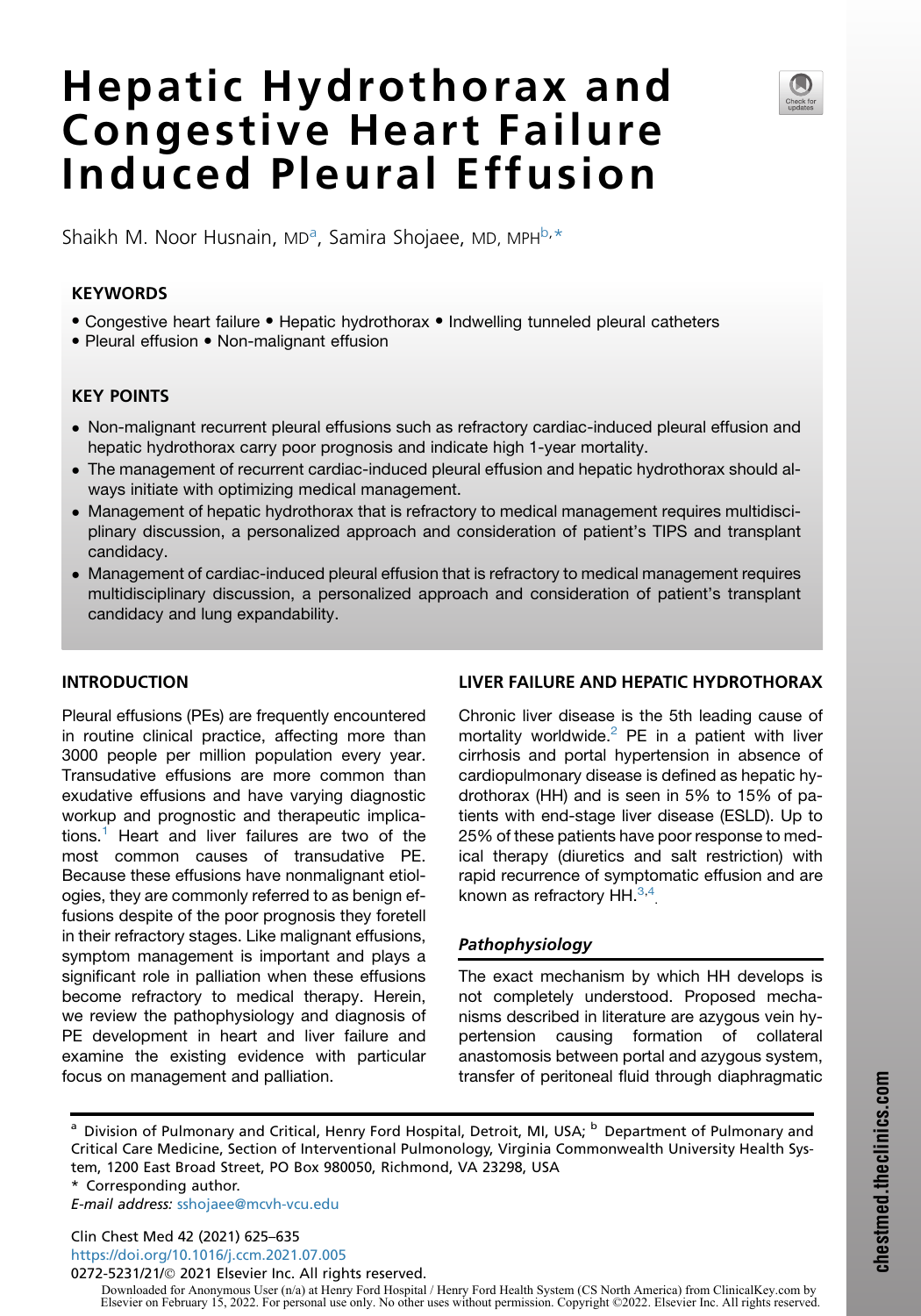defects,<sup>[5](#page-8-4)</sup> passage of fluid from peritoneal to pleural surface via transdiaphragmatic lym-phatics,<sup>[6](#page-8-5)</sup> hypoalbuminemia resulting in decreased colloid pressure, and lymphatic leakage from the thoracic duct.<sup>[7](#page-8-6)</sup> Among these, the most widely accepted theory is the passage of ascitic fluid through diaphragmatic defects.<sup>[5](#page-8-4)</sup>

Cirrhosis and portal hypertension, vasodilation of splanchnic and systemic arteries, and neurohormonal activation result in decreased sodium and water excretion, leading to ascites in the peritoneal space.<sup>[8](#page-8-7)</sup> It is hypothesized that due to pressure gradient (positive intraabdominal pressure and negative intrathoracic pressure), fluid shifts through diaphragmatic defects known as pleuroperitoneal communications, resulting in HH. There are 4 types of pleuroperitoneal communications described in literature, ranging from no obvious defect (type 1), blebs on the diaphragm (type 2), defects or fenestration of the diaphragm (type 3, most common), and multiple gaps in the diaphragm (type 4). $9$  These defects and blebs tend to occur more commonly in the right hemidiaphragm (59%-80%) compared with the more muscular and thicker left hemidiaphragm.<sup>[9](#page-9-0)</sup>

#### Diagnostic Workup

Effusion in the setting of ascites and ESLD should raise suspicion of HH. A systematic approach is necessary for efficient diagnosis and management. Detailed clinical history and examination, radiographic/ultrasonographic assessment, and pleural fluid analysis are required in order to exclude cardiac, renal, and malignant causes of PE.<sup>[10,](#page-9-1)[11](#page-9-2)</sup> Paracentesis and thoracentesis in those with mild coagulation abnormalities are generally safe, although caution is warranted in the presence of anticoagulation or a bleeding diathesis, thrombocytopenia, and renal failure.<sup>[10](#page-9-1)[,11](#page-9-2)</sup>

Although HH is usually a transudative effusion, in cases where the effusion is mischaracterized, pleural fluid/serum bilirubin ratio less than 0.6 can be helpful.<sup>[12](#page-9-3)</sup> Additionally, similar to serumascites albumin gradient, serum pleural fluid albumin gradient of greater than 1.1 g/dL is consistent with a transudative process<sup>[13](#page-9-4)</sup> and tends to perform significantly better than just protein gradient of greater than 3.1 g/dL. On occasion, patients with cirrhosis have high liver capillary pressure, with a commensurate increase in lymphatic flow in the liver and the thoracic duct,  $14$  resulting in formation of chylous ascites, and triglyceride levels can help in their diagnosis.

For atypical presentation of hydrothorax and uncertain diagnosis, nuclear scans using intraperitoneal instillation of 99mTc-human serum albumin or

99 $m$ Tc-sulfur-colloid<sup>[15](#page-9-6)</sup> and scintigraphy are effective diagnostic tools which can help identify pleuroperitoneal communication even in the absence of ascites.<sup>[16](#page-9-7)[,17](#page-9-8)</sup>

#### Management of Hepatic Hydrothorax/ Refractory Hepatic Hydrothorax

Management of HH should be multidisciplinary and start with medical therapy. Once refractory HH is diagnosed, it is pivotal to assess for potentially curative liver transplantation. However, therapies like liver transplantation or other options such as transjugular intrahepatic portosystemic shunt (TIPS) do not follow a straightforward path as many patients do not qualify for either. In such patients, more personalized treatment strategies should be selected in a multidisciplinary fashion.

#### Management of excess fluid production

The sirst step in medical management is obtaining a negative sodium balance $18$  to decrease ascitic fluid production and ultimately reduce fluid shift. Patients with ESLD and moderate ascites generally have weak sodium excretion and require so-dium restriction.<sup>[19](#page-9-10)</sup> Morando and colleagues<sup>[20](#page-9-11)</sup> observed dietary sodium compliance in only 30% of patient.

However, in most cases, dietary restrictions are not sufficient, and diuretics are required. Treatment with distally acting aldosterone receptor antagonists and loop diuretics is the preferred regimen. $21$  Medication titration is often required to achieve expected goals and require close monitoring of renal function, serum electrolytes, blood pressure, and orthostatic vitals.

An estimated 20% to 30% of patients who tolerate large doses of diuretics have lack of clinical response and continue to have recurrent HH (diuretic-resistant HH). $^{22}$  $^{22}$  $^{22}$  About 5% to 10% of patients cannot tolerate diuresis and experience diuretic induced hyponatremia and encephalopathy (diuretic-intractable HH).

Splanchnic and peripheral vasoconstrictors including octreotide, midodrine, and terlipressin have also been used to aid sodium excretion by decreasing the activation of renin–angiotensin– aldosterone system and increasing effective arterial volume causing sodium excretion. $23-25$  More data are required to examine the role of these agents in management of HH.

#### Transjugular intrahepatic portosystemic shunt

Portal hypertension leads to fluid accumulation by increasing the portosystemic gradient (pressure between portal vein and hepatic vein/inferior vena cava [IVC]). Normal gradient is  $\leq$  5 mm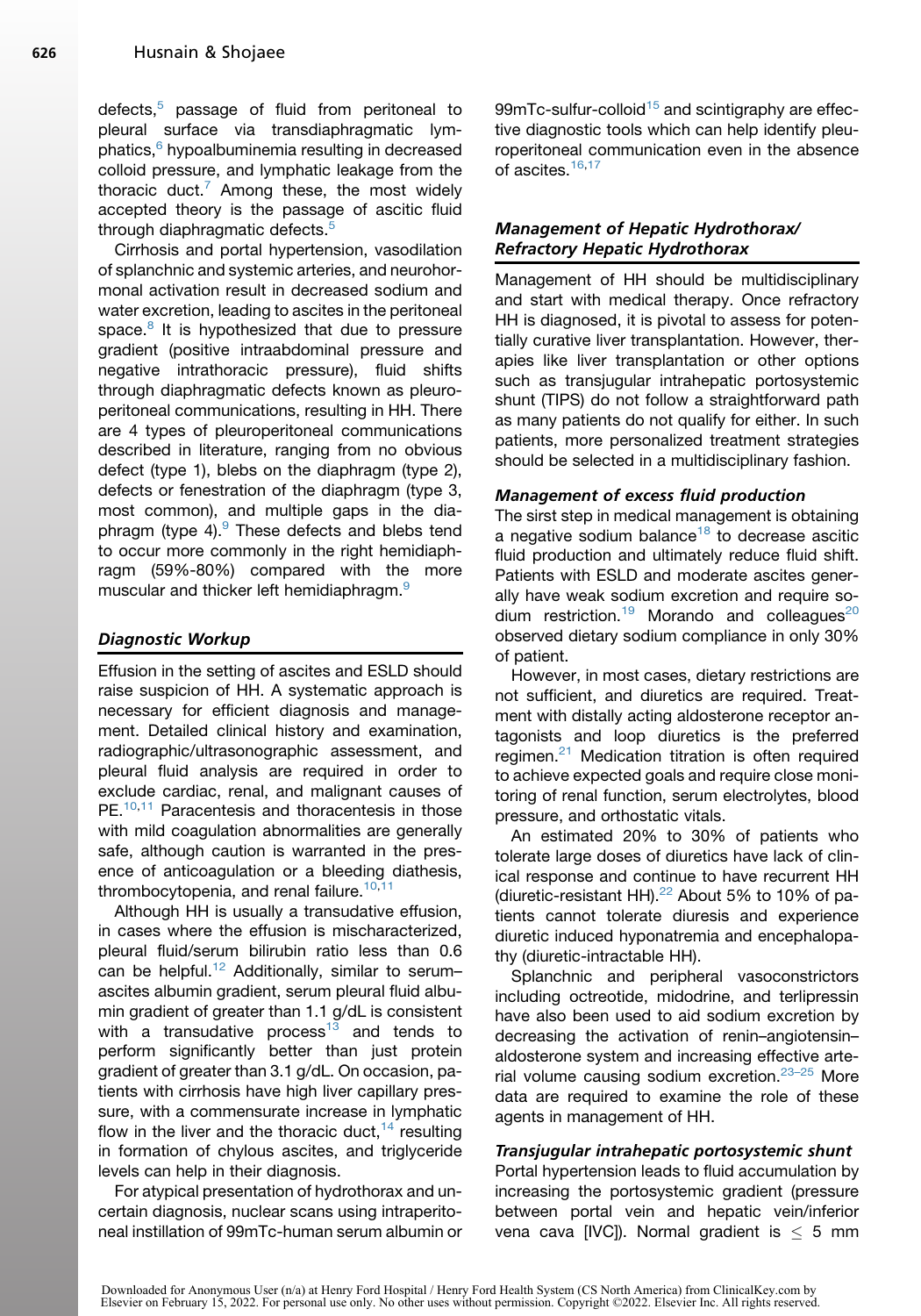Hg,<sup>[26](#page-9-15)</sup> and ascites rarely develop if postsinusoidal pressure gradient is  $<$  12 mm Hg.<sup>[27](#page-9-16)</sup>

TIPS is a low resistance side-to-side shunt created between the intrahepatic branch of the portal vein and hepatic artery using a stent to decrease portal hypertension.<sup>[25](#page-9-17)</sup>

A multidisciplinary team approach is necessary to evaluate a patient's candidacy for TIPS. Up to 50% of patients with refractory HH do not meet candidacy criteria.<sup>28</sup> Although TIPS has shown to reduce mortality in patients with variceal bleeding, no significant mortality benefit is seen for other conditions including HH.<sup>[29](#page-9-19)</sup> In another study, TIPS performed for refractory HH versus refractory ascites did not show any survival benefit and response rate, and fluid accumulation was not different in either group.<sup>30</sup> A meta-analysis including 332 patients who received TIPS for HH showed 74% overall success (56% complete and 25% partial response). Hepatic encephalopathy occurred in 27% of patients, and 1-month and 1-year mortality rates were 19% and 48%, respectively. $31$  Earlier studies used bare metal or uncovered stent; however, stent evolution has led to modern stent grafts that have superior patency and improved symptom control with less need for revision. 32-34

#### Other means of bridge to transplant or palliation

Repeat thoracentesis Repeat thoracentesis is an effective and safe way to remove large fluid volumes and a standard procedure for symptom management in patients who are not TIPS or transplant candidates, although drainage of ascites before accessing the thoracic cavity is recommended.<sup>[3](#page-8-2)</sup>

Coagulopathy, elevated international normalized ratio (INR), and thrombocytopenia are usual findings in patients with ESLD; however, the role of prethoracentesis plasma and platelet transfusion has not been studied.<sup>35[,36](#page-9-24)</sup> Although thoracentesis is a safe procedure, most existing studies have not evaluated its safety within specific etiologies of PE.

In a single-center retrospective study, repeat thoracentesis in HH was safe although when compared with repeat thoracentesis in the non-HH group, the cumulative rate of complications increased with the increased number of thoracenteses.<sup>37</sup> The HH group ( $n = 82$ ) required a higher median number of thoracentesis (5 vs 2) at shorter intervals (14 vs 35 days) compared with the non-HH group  $(n = 100)$ . Within the HH group, higher Model For End-Stage Liver Disease (MELD) scores (odds ratio  $(OR) = 1.19$ , 95% confidence interval  $(Cl) = 1.03-$ 1.36,  $P = .012$ ) and platelet count less than  $50 \times 10^3/\mu$ L (OR = 9.67, 95% CI = 1.16–80.42,  $P = .035$ ) were associated with higher hemothorax rates in multivariable analysis. Intercostal varicose

veins leading to spontaneous hemothorax are re-ported in patients with ESLD.<sup>[38](#page-9-26)</sup> Although not studied specifically in patients with HH, we recommend ultrasound examination of the intercostal space with a linear/vascular ultrasound probe before thoracentesis in patients with HH, particularly those with thrombocytopenia and higher MELD scores.

Conventional chest tubes Conventional chest tubes often placed with the goal of pleural space evacuation lead to large volume, electrolyte, and protein loss in patients with HH. Guidelines from the American Association for the Study of Liver Diseases recommend against conventional chest tubes in HH.<sup>[39](#page-9-27)[,40](#page-10-0)</sup> High complication rates and increased mortality have been observed in multi-ple case series.<sup>[41,](#page-10-1)[42](#page-10-2)</sup> In a retrospective study of 55 patients with HH, 88% developed infectious complications, renal failure, or electrolyte imbal-ance and reported mortality rate at 33%<sup>[43](#page-10-3)</sup> due to empyema and sepsis following chest tubes placement. In a retrospective study of 140,573 patients with liver cirrhosis, 205 patients with chest tubes were compared with 1776 who underwent thoracentesis only and showed that mortality was twice as high in the chest tube subgroup.<sup>[44](#page-10-4)</sup>

Indwelling tunneled pleural catheters Indwelling tunneled pleural catheters (IPCs) have shown great palliative benefit for malignant PEs (MPEs), but it was not until 2017 when they were approved by the FDA for non-MPEs.<sup>[45](#page-10-5)</sup>

Single-center retrospective and prospective data on IPCs in HH show a spontaneous pleurodesis rate of 15% to 33% with a pleural space infection rate of 15% to 33% ([Table 1](#page-4-0)). $46-52$  In one multicenter retrospective study<sup>50</sup> of 79 patients who underwent IPC placement, pleural space infection occurred in 10% of the population with 2.5% mortality secondary to sepsis due to empyema. Importantly, only 2 cases of electrolyte imbalance or renal failure related to IPC placement were reported, which may suggest a superior safety profile compared with reported complications of conventional chest tubes. This difference may be related to the volume/day drained. While most conventional chest tubes are placed with purpose of complete evacuation of the pleural space, IPCs are drained at maximum of 1 L/every other day schedule or no more than 1 L/d on symptomatic days. The primary goal of an IPC is symptom palliation and not pleural space evacuation.

Spontaneous pleurodesis rate of 28% to 33% with IPCs may represent an overestimated number because many of the patients who have achieved "pleurodesis" in these studies have done so after receiving liver transplant.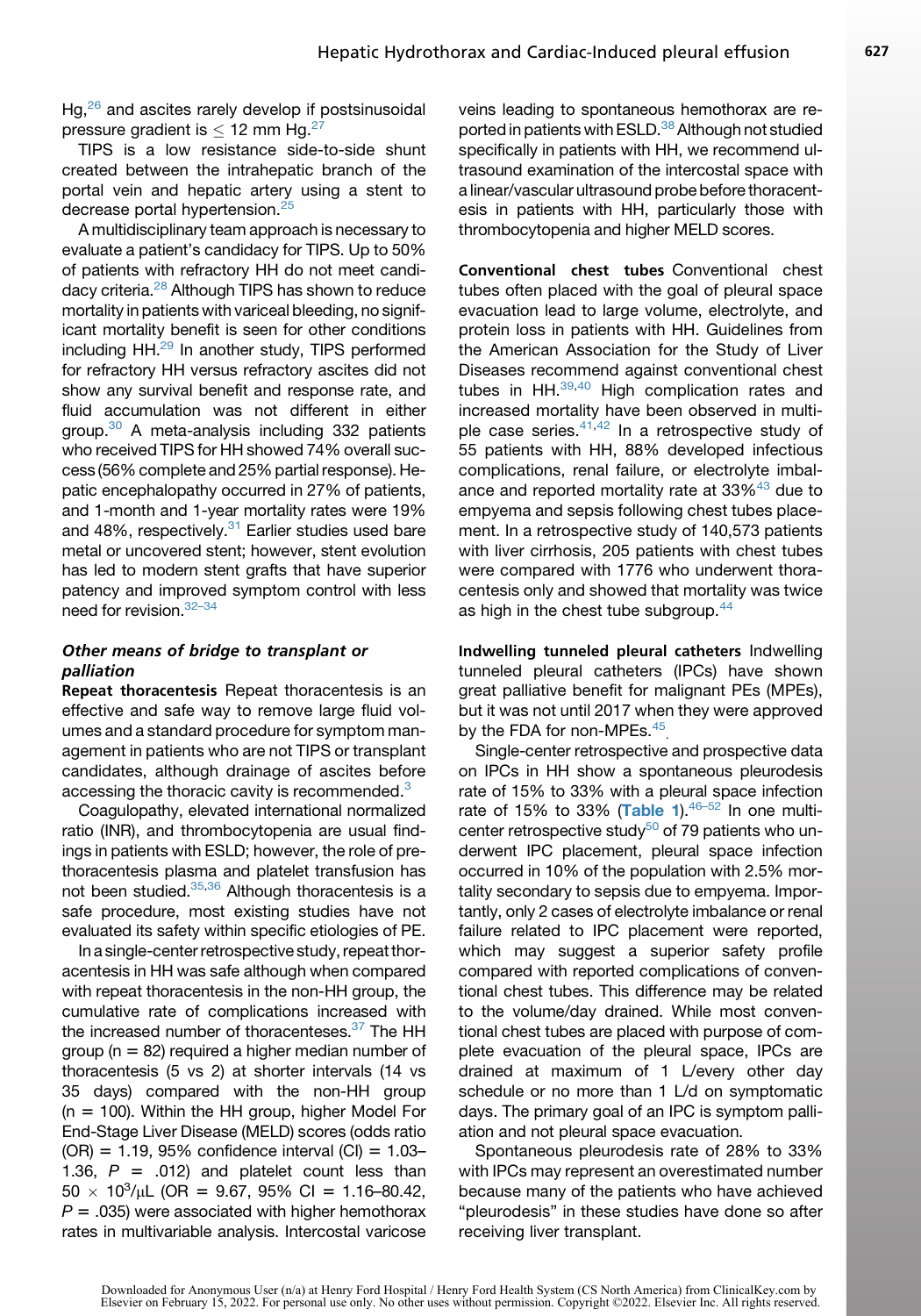#### <span id="page-4-0"></span>Table 1

|  |  | Indwelling pleural catheters in hepatic hydrothorax |
|--|--|-----------------------------------------------------|
|--|--|-----------------------------------------------------|

| Study/HH<br>Ones                | <b>Study Design</b>                           | Size | <b>Palliative vs</b><br>Sample Bridge to<br><b>Transplant</b> | <b>Patient-Centric</b><br><b>Outcomes</b>                                | <b>Complications (%)</b>                                                                                                                                    | <b>Pleurodesis</b><br>$(\%)$ /Time to<br><b>Pleurodesis</b>           |
|---------------------------------|-----------------------------------------------|------|---------------------------------------------------------------|--------------------------------------------------------------------------|-------------------------------------------------------------------------------------------------------------------------------------------------------------|-----------------------------------------------------------------------|
| Chalhoub<br>et al, $46$<br>2011 | Single-center<br>retrospective                | 8    | Palliative                                                    | $3.8 + 0.4/4$<br>procedure<br>satisfaction<br>score                      | Exit site<br>infection (12.5%)                                                                                                                              | Not recorded/<br>73.6 $\pm$ 9 $\,$<br>(mean, SD)                      |
| et al, $\overline{47}$<br>2014  | <b>Bhatnagar Multicenter</b><br>retrospective | 19   | Palliative                                                    | Not reported                                                             | • Pleural<br>infection (5.3%)<br>• Renal failure<br>$(5.3\%)$<br>• Loculation (5.3%)<br>• IPC dislodgement<br>$(5.3\%)$                                     | 11%/median<br>of 222 d                                                |
| Chen<br>et al, $48$<br>2016     | Single-center<br>prospective                  | 24   | • Bridge to<br>transplant<br>(20%)                            | Not reported                                                             | • Pleural infection<br>(16.7%)                                                                                                                              | 33%/131.8 d<br>(range, 14-<br>287 d)                                  |
| Kniese<br>et al, 49<br>2018     | Single-center<br>retrospective                | 62   | transplant<br>$(53.2\%)$                                      | • Bridge to Not reported                                                 | $\bullet$ Overall (35%)<br>• Empyema $(16%)$<br>• Death due to<br>infection (5%)<br>• Cellulitis $(2%)$<br>• IPC dislodgement<br>(10%)                      | 14.5%/118,<br>$\pm$ 139.6 d<br>(mean, SD)                             |
| Shojaee<br>et al, $50$<br>2018  | Multicenter<br>rerrospective                  | 79   | • Palliative<br>(73%)<br>• Bridge to<br>transplant<br>(27%)   | Not reported                                                             | • Pleural infection<br>$(10\%)$<br>• Death due to<br>infection (2.5%)<br>• Renal failure<br>$(2.5\%)$<br>• Pleural fluid<br>leakage (5%)<br>• Seroma $(6%)$ | 28%/median<br>of 55 d<br>(range,<br>10-370)                           |
| Frost<br>et al, $51$<br>2020    | Single-center<br>Retrospective                | 27   | Palliative                                                    | No additional<br>intervention<br>needed in<br>93% of total<br>population | 37.3% (cellulitis,<br>IPC malfunction)                                                                                                                      | 21%/etiology-<br>specific<br>time not<br>available                    |
| Li et al, $52$<br>2019          | Single-center<br>retrospective                | 42   | Palliative                                                    | Not reported                                                             | Pleural infection<br>$(7.1\%)$                                                                                                                              | 51%/median<br>of 115 d<br>(interquartile<br>range (IQR):<br>57-191 d) |

Future studies need to focus on the role of IPC in patient-centric outcomes. In patients, who are liver transplant candidates and require frequent thoracentesis, multidisciplinary discussion is of paramount importance, and IPC should be only considered after careful examination of other options and disclosure of high infection complication rates and mortality to patients.<sup>[53](#page-10-8)</sup>

#### Surgical management

Thoracoscopy, pleurodesis, and diaphragmatic defect repair Chemical pleurodesis and talc poudrage during video-assisted thoracoscopic surgery (VATS) for management of HH have been reported in case reports and small case series. Pooled data from 20 case reports and 13 case series (180 patients) showed pleurodesis success rate of 72% and pooled complication rate of 82%. Report of recurrence or partial response was not available due to varying follow-up intervals. $54$ 

Baseline disease severity assessed by Child– Turcotte–Pugh (CTP) classification is an important predictor of success. Patients with CTP C are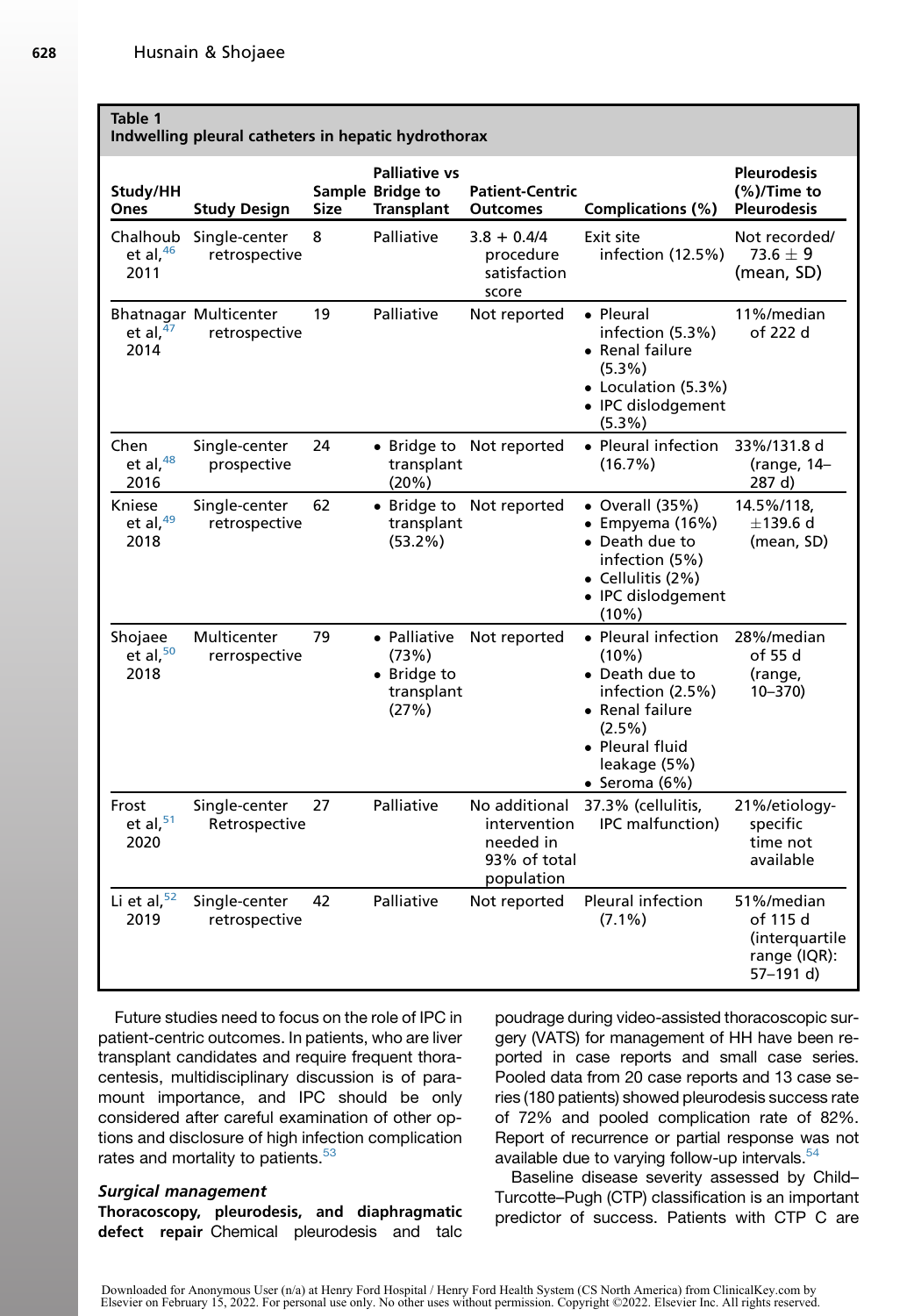shown to have a lower survival compared with CTP B (22% vs 50%) in a series of 11 patients with a median follow-up interval of 16 weeks.

Preoperative and postoperative optimization has been used in a surgical therapeutic modality known as the "4-step approach":(1) pneumoperitoneum induction for localization of diaphragmatic defects, (2) thoracoscopic pleurodesis, (3) postoperative continuous positive airway pressure (CPAP), and (4) drainage of ascites for abdominal decompression.<sup>[55,](#page-10-15)[56](#page-10-16)</sup>

Most retrospective case series in the literature include a small number of patients sampled over years to decades suggesting significant selection bias. This may also suggest that in carefully examined cases after multidisciplinary discussion, select patients benefit from surgical approaches to refractory HH.

Diaphragmatic defect surgical closure is associated with high mortality and has shown success in carefully selected population, primarily patients with CTP A class who do not meet criteria for other treatment options.<sup>[9](#page-9-0)</sup> This treatment could have a high failure rate due to poor visualization of dia-phragmatic defects (12%) during VATS.<sup>[57](#page-10-17)</sup>

Liver transplant Liver transplantation is a definitive treatment of choice for decompensated cirrhosis. A referral for transplant evaluation should be made for patients with HH who are not already evaluated. Posttransplant outcomes are comparable for patients with HH with patients without HH.<sup>[58](#page-10-18)</sup>

A retrospective study of 3487 patients with cirrhosis and PE showed that the most important determinant of the 3-year survival was liver transplantation. One- to 3-year mortality was 21.7% in patients who underwent liver transplantation compared with 77.5% in the nonliver transplant group.

#### Multidisciplinary discussion-based management

The overall short- and long-term outcome of a patient with HH is directly related to their candidacy for liver transplantation. Management of refractory HH needs multidisciplinary discussion among hepatology, pulmonary, transplant surgery, and interventional radiology. Despite the retrospective, singlecenter nature of most existing studies in the management of HH and significant selection bias in different therapeutic options, the literature has consistently shown that some of these management strategies carry significant morbidity and mortality.

Additionally, most of the studied palliative and therapeutic interventions of HH have not examined patient-centric outcomes. For these reasons, the palliative benefit of interventions should be balanced against potential risks and their downstream ramifications, such as exclusion from the transplant list. These interventions should also take into account patients' MELD score, history of prior hepatic encephalopathy, and numerous other predictive factors of outcomes in various interventions. As such, the care of a patient with cirrhosis and HH is one that should be highly personalized.

#### HEART FAILURE AND CARDIAC-INDUCED EFFUSION

Congestive heart failure (CHF) is the most common cause of transudative PE with an estimated 500,000 cases reported annually in the United States.<sup>[59](#page-10-19)</sup> An estimated 87% of patients presenting with decompensated heart failure have PE on presentation.<sup>[60](#page-10-20)</sup>

Presence of refractory PE in the setting of decompensated CHF has a 1-year mortality of 50%.<sup>[61](#page-10-21)</sup> Most common presentation of CHFinduced PE is bilateral (70%), although unilateral right-sided (21%) and left-sided (9%) effusion can be seen. $62$ 

#### Pathophysiology

Primary mechanism for cardiac induced effusion is fluid entry from the lung interstitium into the pleural space.<sup>[63](#page-10-23)</sup> The buildup of hydrostatic pressure in alveolar capillaries as a result of increased end diastolic left ventricular and left atrial pressure leads to increase in interstitial fluid. The fluid then moves to the pleural space form interstitial space due to pressure gradient. Additionally, due to increased downstream venous pressure, lymphatic flow is reduced and leads to fluid accumulation. Additionally, increased left atrial pressure or isolated right heart failure can result in elevated systemic venous pressure and enhanced fluid production and filtration from the parietal pleura and decreased lymphatic drainage due to pressure gradient.

#### Diagnostic Workup

CHF is the most common cause of bilateral PE. When the clinical presentation is that of decompensated heart failure, cardiomegaly, and bilateral PE, a clinical diagnosis can be made without thoracentesis and fluid analysis. If there are clinical suspicions of infection or presence of an underlying malignancy, diagnostic thoracentesis may be necessary.

A similar approach can be applied to unilateral effusions in the absence of other suspicious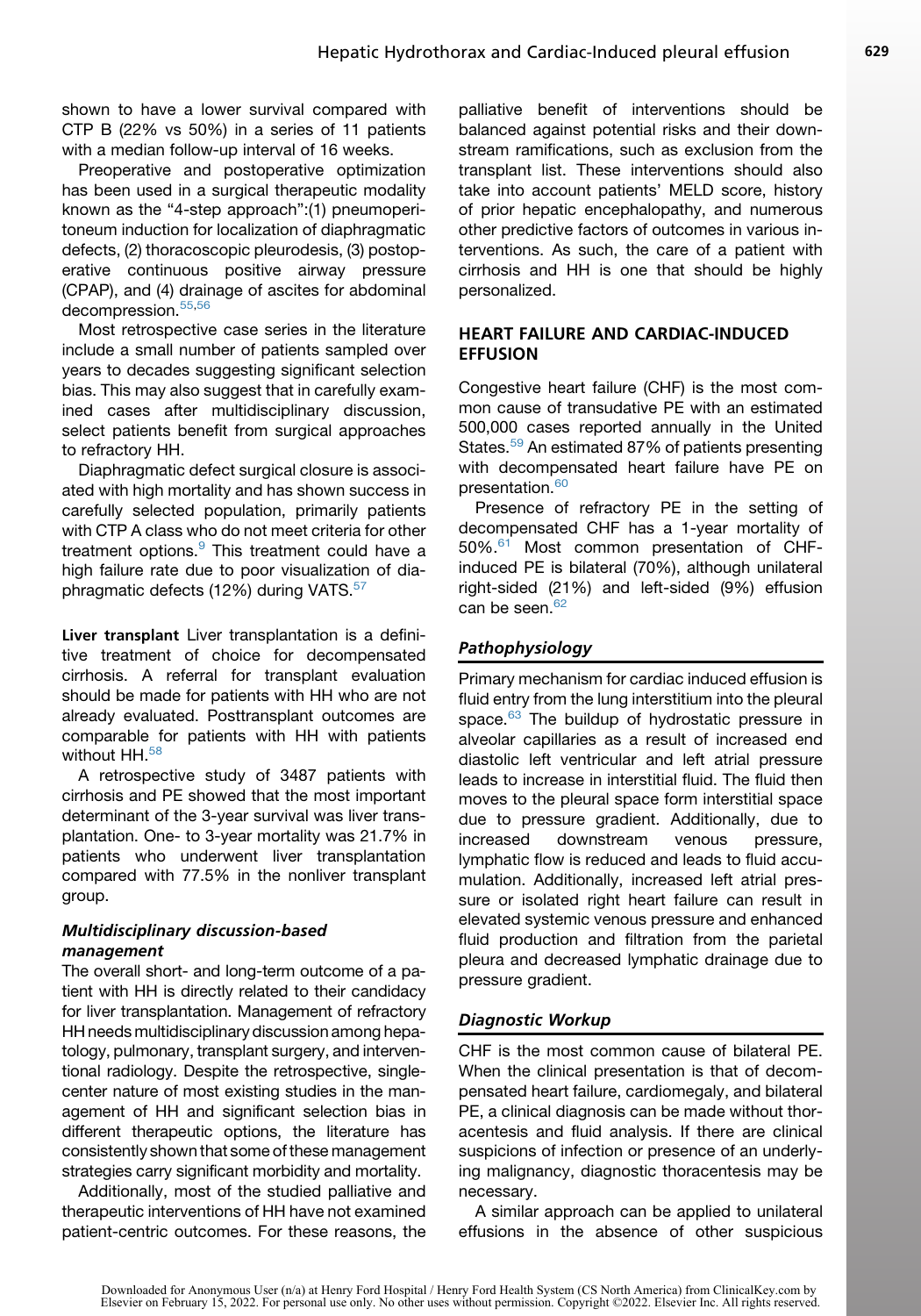etiologies and clinical presentation of heart failure with N-Terminal Pro-B-Type Natriuretic Peptide (NT-proBNP) levels greater than 1500 pg. In response to ventricular distention, natriuretic peptides are released, and serum levels of NT-proBNP are greatly valuable in the diagnosis of CHFinduced PE. A pleural fluid NT-proBNP level greater than 1500 pg is shown to have a sensitivity of 94% and specificity of 91%, for diagnosing CHF-induced PE in a meta-analysis, although serum levels of NT-proBNP were also comparable with similar results.<sup>[64](#page-10-24)</sup> A serum NT-proBNP level greater than 1500  $pg^{ml-1}$  is diagnostic of cardiac-induced PE.<sup>[65,](#page-10-25)[66](#page-10-26)</sup> However, unilateral effusion with atypical features, such as large unilateral effusions (occupying 2/3 of hemithorax) or presence of pleuritic chest pain or fever, warrants fluid analysis including microbiology and cytology.

Although CHF is the most common cause of transudative PE, many CHF-induced effusions in patients treated with diuretics are pseudoexudates by Light's criteria. Serum albumin-PF gradient greater than 1.2 g/dl or a serum pleural fluid protein gradient of more than 3.1 g/dL can recategorize these effusions as transudates.

When the patient continues to be symptomatic despite optimization of medical therapy, therapeutic thoracentesis is indicated for symptom management.<sup>[67](#page-10-27)</sup>

In summary, diagnosis of CHF-induced PE is usually established clinically in bilateral effusions and does not require pleural fluid analysis. However, in select cases where infection or malignancy is suspected, diagnostic and therapeutic thoracentesis should be performed.

Ultrasound examination of the pleural space is helpful in diagnosis and typically shows an unechoic nonseptated simple effusion.[68](#page-10-28)

#### Management of Pleural Effusion Secondary to Heart Failure

#### Management of excess fluid production

Medical management with focus on cardiac function optimization is the mainstay of therapy. Most cardiac-induced PEs will resolve with diuresis. In a prospective study of patients with decompensated heart failure, optimization of cardiac function with oxygen, digoxin, nitrates, sympathomimetic agents, synthetic  $\alpha$  natriuretic peptides, and diuretics lead to resolution of effusion in 89% of patients. Loop diuretics are mainstay of therapy,  $69$  as well as maintaining a negative sodium balance with minimal activation of neurohormonal pathways.

Unfortunately, 30% to 50% of patients with decompensated heart failure become refractory to medical therapy annually due to adverse events such as renal failure and electrolyte imbalance, hypotension, and syncope.<sup>61</sup>

#### **Thoracentesis**

Thoracentesis is the primary method in the management of refractory cardiac-induced effusion. Frequent thoracentesis may be necessary for symptom management and can be complex due to the combination of dual antiplatelets and anticoagulation therapy in many patients with decompensated heart failure. Although the risk of pleural procedures on these medications has not been specifically assessed in the population with CHF, Dangers and colleagues<sup>[70](#page-11-1)</sup> noted that among 182 patient who were on antiplatelet therapy compared with 942 who were not, the 24-h incidence of bleeding was 3.23% (95% CI, 1.08%- 5.91%) in the antiplatelet group and 0.96% (95% CI, 0.43%- .60%) in the control group. Bleeding was significantly associated with antiplatelet therapy in multivariate analysis (OR =  $4.13$ ; 95% CI = 1.01–17.03;  $P = .044$ ).<sup>[70](#page-11-1)</sup> Frequent thoracentesis can also be a significant burden and limit quality of life. Although this has never been studied directly, Greener and colleagues,  $71$  studied factors leading to palliative care consultation among inpatients with advanced heart failure (HF) and found that thoracentesis was the most significant factor  $(OR = 4.125, 95\% CI = 2.023–8.411)$  on multivariable analysis.

#### Indwelling pleural catheters

The use of IPCs for CHF-induced PE was first re-ported in 2009<sup>[72](#page-11-3)</sup> in a small case series ( $n = 5$ ). Majid and colleagues $73$  compared thoracoscopic talc pleurodesis plus IPC versus IPC alone in CHFinduced PE. All patients experienced symptomatic palliation. Spontaneous pleurodesis occurred in 29% of the IPC group over a median of 66 days as compared with 11.5 days in the talc poudrage group, and all patients reported significant symptomatic improvement. Catheter-related infection was reported among 2 participants and was treated with antibiotics alone without catheter removal. In a propensity-matched study by Freeman and colleagues, IPC was compared with thoracoscopic pleurodesis. Patients with IPC had a shorter hospital stay ( $2 \pm 2$  days, = <0.001), lower operative morbidity of 2.5% compared with 20% in the thoracoscopic poudrage group, lower readmission rate, and lower mortality (0 vs 5%).

In a recent systematic review and meta-analysis on management of IPCs for non-MPEs, 325 patients from 13 studies were included. CHF-induced PE was the most common cause (50%) of non-MPEs requiring IPC placement. Spontaneous pleurodesis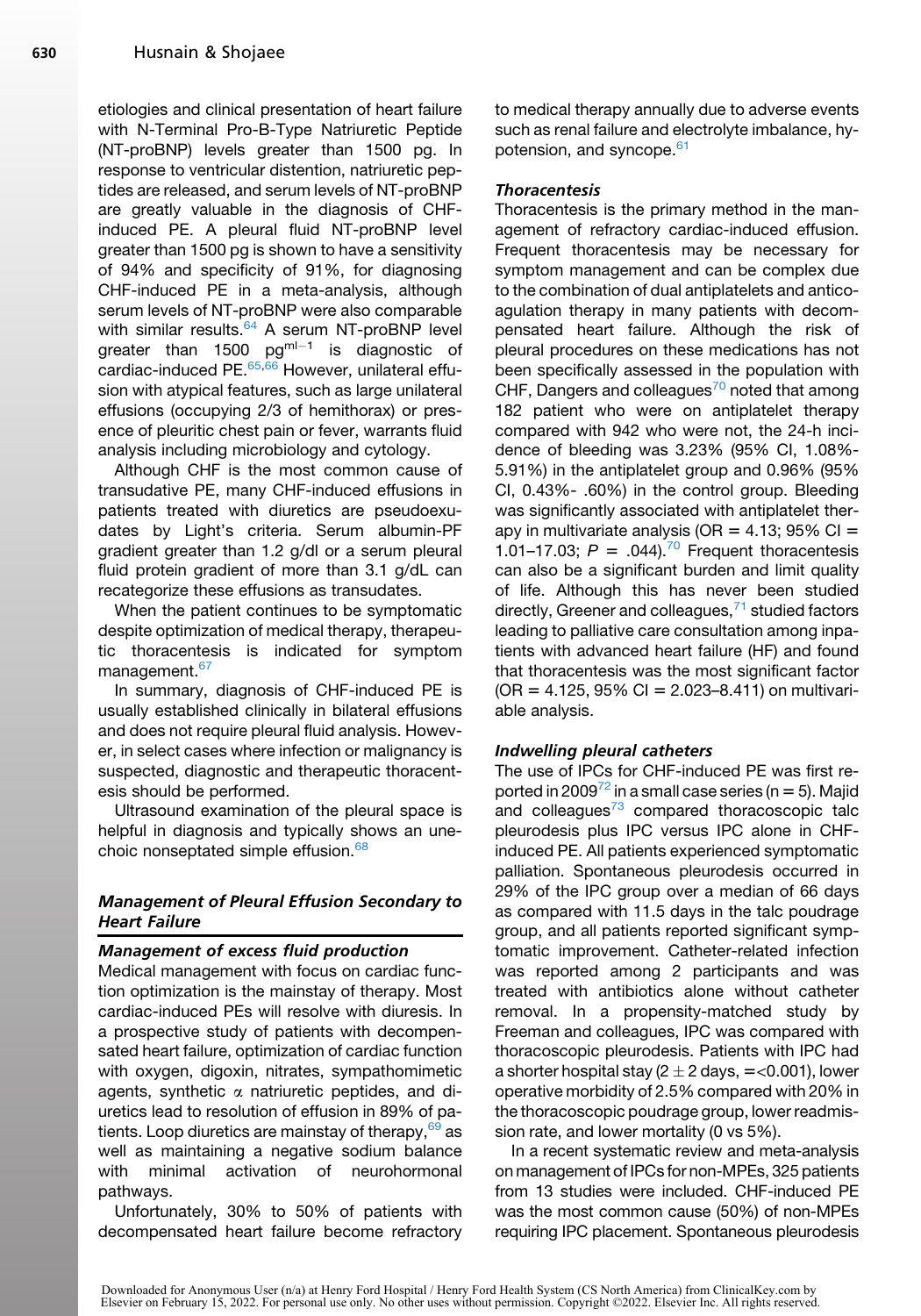<span id="page-7-0"></span>

| Table 2<br>Indwelling pleural catheters in CHF-induced refractory effusion |                                                                                      |                           |                                                                                          |                                                                       |                                                      |  |  |  |
|----------------------------------------------------------------------------|--------------------------------------------------------------------------------------|---------------------------|------------------------------------------------------------------------------------------|-----------------------------------------------------------------------|------------------------------------------------------|--|--|--|
| Study/CHF<br>Ones                                                          | <b>Study Design</b>                                                                  | Sample<br><b>Size</b>     | <b>Symptom Palliation/</b><br><b>Patient-Centric Outcomes</b>                            | Complications (%)                                                     | Pleurodesis (%)<br>and Time to<br><b>Pleurodesis</b> |  |  |  |
| Herlihy et al, $^{72}$<br>2009                                             | Single-center<br>retrospective<br>case series                                        | 5                         | NYHA class improved<br>from IV to II                                                     | $\bullet$ Empyema: 40%<br>• Death due to<br>empyema (20%)             | Not recorded/not<br>recorded                         |  |  |  |
| Chalhoub et al, 46<br>2011                                                 | Single-center<br>retrospective                                                       | 13                        | $3.8 + 0.4/4$ procedure<br>satisfaction score                                            | None                                                                  | Not recorded/<br>$113 + 36$ d                        |  |  |  |
| Srour et al, <sup>76</sup><br>2013                                         | Single-center<br>prospective                                                         | 43                        | Dyspnea index (BDI,<br>2.24; 95% CI, 1.53-2.94<br>vs TDI, 6.19; 95% CI,<br>$5.56 - 6.82$ | • Moderate to large<br>pneumothorax<br>(possibly ex vacuo)<br>(11.6%) | 29%/66 d (IQR,<br>34-242 d)                          |  |  |  |
| Freeman et al, <sup>75</sup><br>2014                                       | Single-center<br>retrospective<br>propensity<br>matched (IPC vs<br>talc pleurodesis) | 40 in<br>the IPC<br>group | Symptom palliation<br>in all patients                                                    | None                                                                  | 35%/mean of<br>150 d                                 |  |  |  |
| Bhatnagar et al, 47<br>2014                                                | Multicenter<br>retrospective                                                         | 9                         | Not reported                                                                             | • Acute renal<br>failure (11%)                                        | 44%/median<br>of 38 d                                |  |  |  |
| Majid et al, <sup>77</sup><br>2016, group 1                                | Single-center<br>retrospective<br>(Talc<br>pleurodesis + IPC)                        | 15                        | Immediate postprocedure<br>symptom relief in all<br>patients                             | • Cellulitis $(13%)$<br>• Periprocedural<br>hypotension (6%)          | 80%/median of<br>11.5 d (range,<br>$2 - 22$ d)       |  |  |  |
| Majid et al, <sup>77</sup><br>2016, group 2                                | Single-center<br>retrospective<br>(IPC alone)                                        | 28                        | Immediate post-procedure<br>symptom relief in all<br>patients                            | $\bullet$ 3.5% Empyema<br>• 3.5% CPPE<br>• 3.5% Cellulitis            | 25%/median of<br>66 d (range,<br>$31 - 205$ d)       |  |  |  |
| Frost et al, $51$<br>2020                                                  | Single-center<br>retrospective                                                       | 30                        | No additional intervention<br>needed in 93% of total<br>population                       | • 16.7% complication<br>(cellulitis,<br><b>IPC</b> malfunction)       | 24%/etiology-<br>specific time<br>not available      |  |  |  |

Abbreviations: BDI, baseline dyspnea index; CHF, congestive heart failure; CPPE, complex parapneumonic effusion; d, day; TDI, traditional dyspnae index.

Hepatic Hydrothorax and Cardiac-Induced pleural effusion

Hepatic Hydrothorax and Cardiac-Induced pleural effusion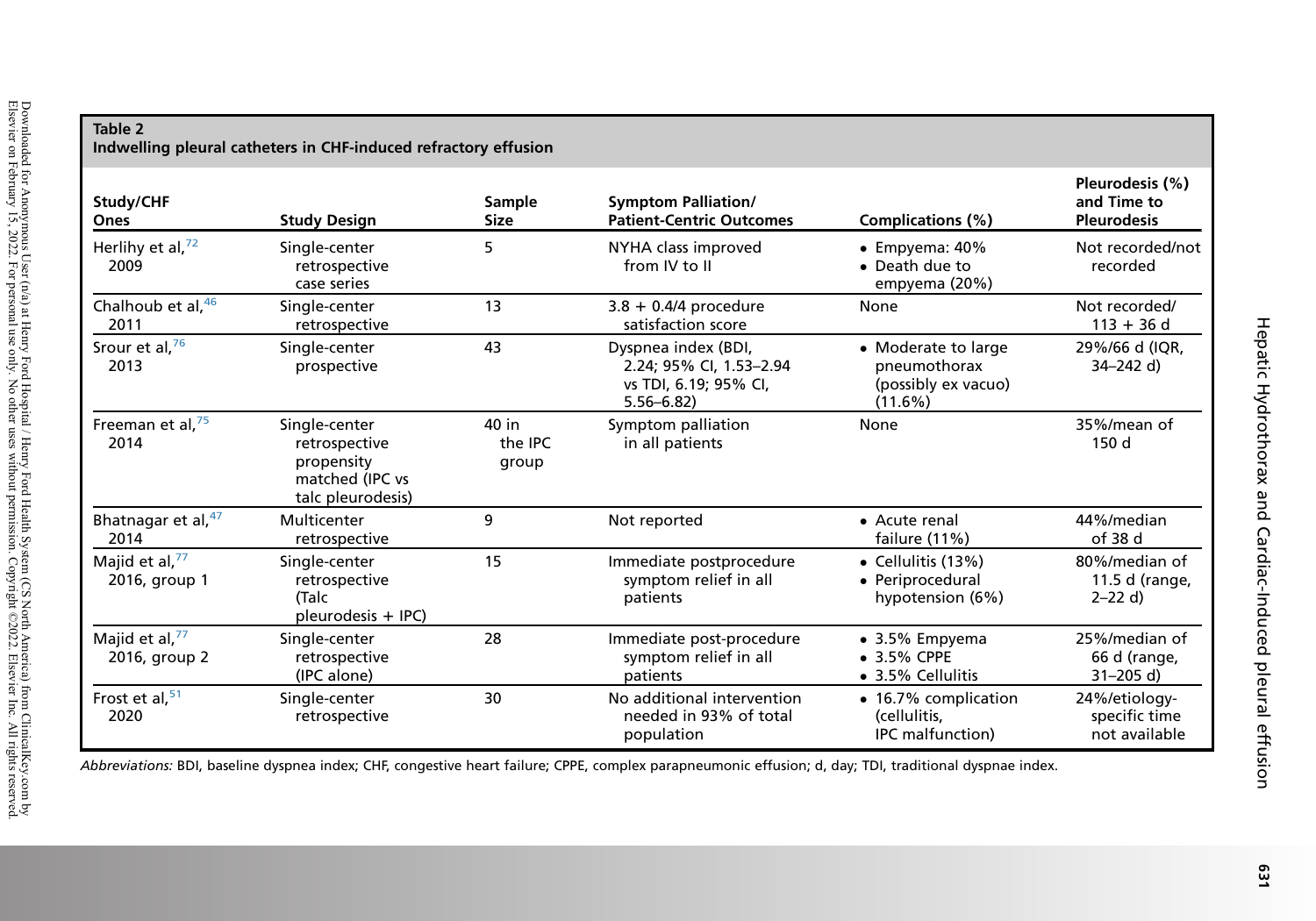was achieved in 42.1% (95% CI =  $20.1\%$ -64.1%) of CHF-induced PEs. The median time to pleurodesis ranged from 66 to 150 days.<sup>[74](#page-11-9)</sup>

Although most reported studies to date are single center, retrospective with potential selection bias, these results suggest that IPC use in refractory CHF-induced PEs may lead to reduced length of hospital stay and provide symptomatic palliation to patients who would otherwise undergo frequent thoracenteses ([Table 2](#page-7-0)). [46](#page-10-6), 47, 51, [72](#page-11-3), 75-77

#### Pleurodesis

Literature on chemical pleurodesis in CHFinduced PE is scant and often includes singlecenter retrospective studies with heterogeneous population of nonmalignant etiology. In a study comparing IPC drainage  $(n = 28)$  with thoracoscopic talc poudrage plus IPC ( $n = 15$ ) in patients with CHF-induced PEs, $^{73}$  $^{73}$  $^{73}$  the talc poudrage group achieved 80% pleurodesis compared with 25% in the IPC-only group. The median time to IPC removal was 11.5 days (2–22 days). The potential safety and efficacy of IPCs in this study is also confirmed in a propensity-matched comparison of IPC and thoracoscopic pleurodesis by Freeman and colleagues.<sup>[75](#page-11-10)</sup> Patients were divided in 2 groups of 40, with New York heart Association (NYHA) class III or IV HF with no significant difference in age, sex, and functional class. At 6-month follow-up, there was no significant difference in palliation. The patient who underwent pleurodesis had a longer hospital stay of  $6 \pm 4$  days, 23% readmission rate, and 5% mortality. An overall morbidity of 20% was reported in the pleurodesis group as compared with 2.5% in the IPC group with complications including but not limited to respiratory insufficiency, pulmonary embolism, and atrial fibrillation. Results of this study favored use of IPC for palliation compared with thoracoscopic pleurodesis. Prospective randomized trials with focus on patient-centric outcomes comparing chemical pleurodesis versus IPC in patients with refractory CHF-induced PEs are required to further assess their utility.

#### Prognosis

The presence of PEs in the setting of CHF does not portend a poor outcome. Instead, a refractory PE carries a poor prognosis because it indicates inadequate response to therapy in patients with decompensated heart failure. In one study, PEs found incidentally on routine transthoracic echocardiography (TTE) had 1- and 5 year survival rates of 81% and 70%, respectively.<sup>[78](#page-11-11)</sup> In a study examining the association between PE and 6-month mortality, there was no association with mortality or hospital readmission, with relative risk of 1.393 (95% CI =

0.644–3.014). $^{79}$  $^{79}$  $^{79}$  The effusions mentioned in these studies however were small and did not require thoracentesis.

In a prospective single-center study of patients with non-MPEs by Walker and colleagues,  $61$  1year mortality was as high as  $50\%$  [HR = 0.61  $(0.44 - 0.84);$   $P = .02$ ] in patients with CHFinduced effusion ( $n = 86$ ), which is comparable with 1-year mortality rate (46%) of patients with acute decompensated heart failure admitted to intensive coronary care units.<sup>[80](#page-11-13)</sup> Patients with HH  $(n = 12)$  had 1-year mortality of 25% [Hazard Ratio  $(HR) = 0.23$  (0.07–0.71);  $P = .011$ ];<sup>[72](#page-11-3)</sup> however, mortality is reported to be as high as 48% in studies with larger population of HH.<sup>[31](#page-9-21)</sup>

#### SUMMARY

Although HF-induced PE and HH are transudative non-MPEs, they are markers of disease severity, associated with significant morbidity and mortality and carry a high symptomatic burden. A systemic and multidisciplinary approach is often required when these effusions become refractory to medical therapy. Treatment decisions depend on goals of treatment and palliation and often need to be highly personalized, particularly in patients with ESLD who maybe future transplant candidates.

#### **DISCLOSURE**

The authors have nothing to disclose.

#### <span id="page-8-0"></span>**REFERENCES**

- <span id="page-8-1"></span>1. [Mercer RM, Corcoran JP, Porcel JM, et al. Interpret](http://refhub.elsevier.com/S0272-5231(21)01192-8/sref1)[ing pleural fluid results. Clin Med 2019;19\(3\):213–7.](http://refhub.elsevier.com/S0272-5231(21)01192-8/sref1)
- 2. Research and statistics. GOV.UK. Available at: [https://www.gov.uk/search/research-and-statistics.](https://www.gov.uk/search/research-and-statistics) Accessed March 30, 2021.
- <span id="page-8-3"></span><span id="page-8-2"></span>3. [Porcel JM. Management of refractory hepatic hydro](http://refhub.elsevier.com/S0272-5231(21)01192-8/sref3)[thorax. Curr Opin Pulm Med 2014;20\(4\):352–7.](http://refhub.elsevier.com/S0272-5231(21)01192-8/sref3)
- 4. [Yoon JH, Kim HJ, Jun CH, et al. Various treatment](http://refhub.elsevier.com/S0272-5231(21)01192-8/sref4) [modalities in hepatic hydrothorax: what is safe and](http://refhub.elsevier.com/S0272-5231(21)01192-8/sref4) [effective? Yonsei Med J 2019;60\(10\):944–51](http://refhub.elsevier.com/S0272-5231(21)01192-8/sref4).
- <span id="page-8-5"></span><span id="page-8-4"></span>5. [Emerson PA, Davies JH. Hydrothorax complicating](http://refhub.elsevier.com/S0272-5231(21)01192-8/sref5) [ascites. Lancet Lond Engl 1955;268\(6862\):487–8](http://refhub.elsevier.com/S0272-5231(21)01192-8/sref5).
- 6. [Johnston RF, Loo RV. Hepatic hydrothorax; studies](http://refhub.elsevier.com/S0272-5231(21)01192-8/sref6) [to determine the source of the fluid and report of thir](http://refhub.elsevier.com/S0272-5231(21)01192-8/sref6)[teen cases. Ann Intern Med 1964;61:385–401](http://refhub.elsevier.com/S0272-5231(21)01192-8/sref6).
- <span id="page-8-6"></span>7. [Dumont AE, Mulholland JH. Flow rate and composi](http://refhub.elsevier.com/S0272-5231(21)01192-8/sref7)[tion of thoracic-duct lymph in patients with cirrhosis.](http://refhub.elsevier.com/S0272-5231(21)01192-8/sref7) [N Engl J Med 1960;263:471–4.](http://refhub.elsevier.com/S0272-5231(21)01192-8/sref7)
- <span id="page-8-7"></span>8. [Huang P-M, Chang Y-L, Yang C-Y, et al. The](http://refhub.elsevier.com/S0272-5231(21)01192-8/sref8) [morphology of diaphragmatic defects in hepatic hy](http://refhub.elsevier.com/S0272-5231(21)01192-8/sref8)[drothorax: thoracoscopic finding. J Thorac Cardio](http://refhub.elsevier.com/S0272-5231(21)01192-8/sref8)[vasc Surg 2005;130\(1\):141–5](http://refhub.elsevier.com/S0272-5231(21)01192-8/sref8).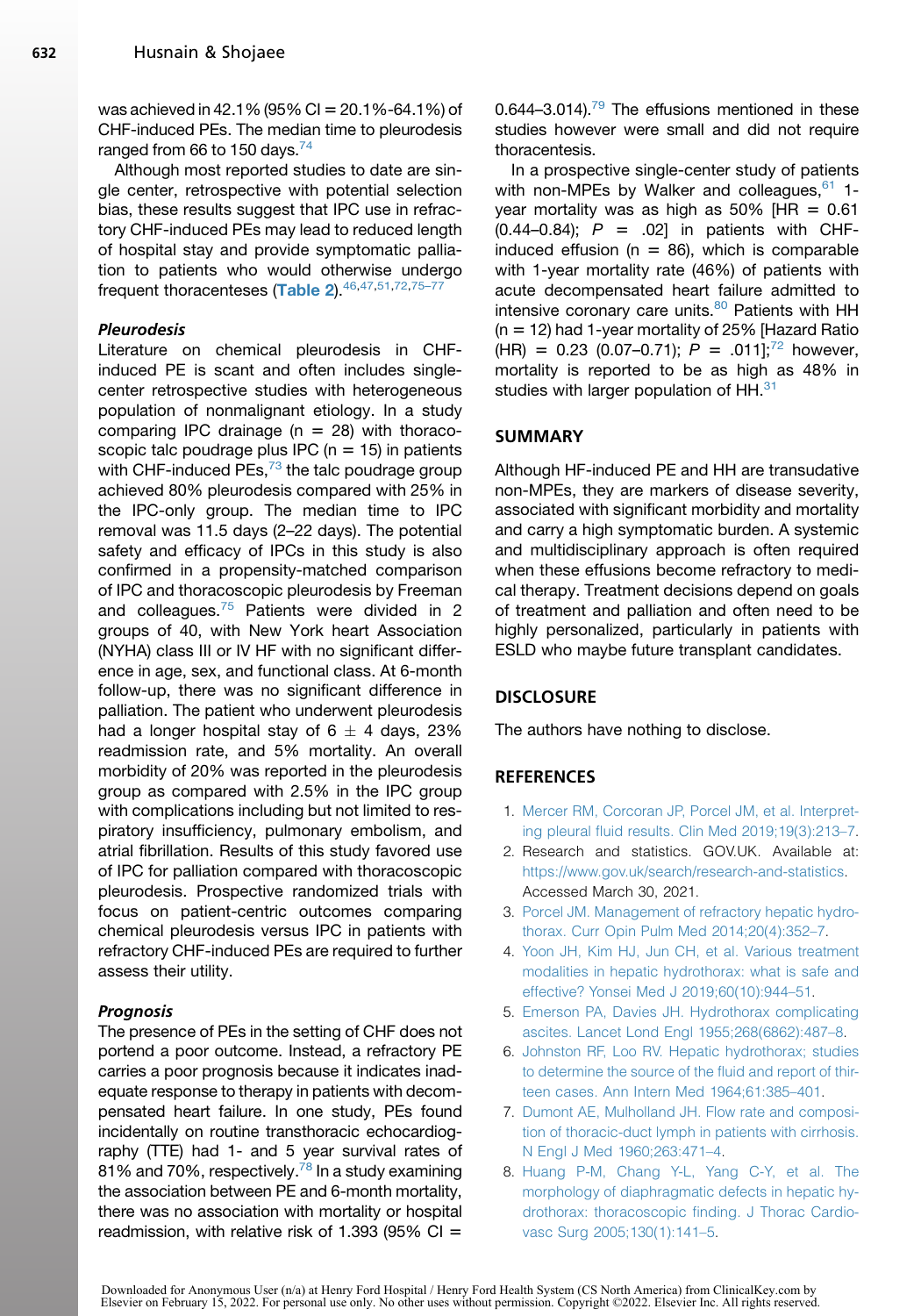- <span id="page-9-0"></span>9. [Huang P-M, Kuo S-W, Chen J-S, et al. Thoraco](http://refhub.elsevier.com/S0272-5231(21)01192-8/sref9)[scopic mesh repair of diaphragmatic defects in he](http://refhub.elsevier.com/S0272-5231(21)01192-8/sref9)[patic hydrothorax: a 10-year experience. Ann](http://refhub.elsevier.com/S0272-5231(21)01192-8/sref9) [Thorac Surg 2016;101\(5\):1921–7](http://refhub.elsevier.com/S0272-5231(21)01192-8/sref9).
- <span id="page-9-1"></span>10. [Runyon BA. Paracentesis of ascitic fluid. A safe](http://refhub.elsevier.com/S0272-5231(21)01192-8/sref10) [procedure. Arch Intern Med 1986;146\(11\):](http://refhub.elsevier.com/S0272-5231(21)01192-8/sref10) [2259–61.](http://refhub.elsevier.com/S0272-5231(21)01192-8/sref10)
- <span id="page-9-2"></span>11. [Xiol X, Castellote J, Cortes-Beut R, et al. Usefulness](http://refhub.elsevier.com/S0272-5231(21)01192-8/sref11) [and complications of thoracentesis in cirrhotic pa](http://refhub.elsevier.com/S0272-5231(21)01192-8/sref11)[tients. Am J Med 2001;111\(1\):67–9](http://refhub.elsevier.com/S0272-5231(21)01192-8/sref11).
- <span id="page-9-3"></span>12. [Meisel S, Shamiss A, Thaler M, et al. Pleural fluid to](http://refhub.elsevier.com/S0272-5231(21)01192-8/sref12) [serum bilirubin concentration ratio for the separation](http://refhub.elsevier.com/S0272-5231(21)01192-8/sref12) [of transudates from exudates. Chest 1990;98\(1\):](http://refhub.elsevier.com/S0272-5231(21)01192-8/sref12) [141–4](http://refhub.elsevier.com/S0272-5231(21)01192-8/sref12).
- <span id="page-9-4"></span>13. [Bielsa S, Porcel JM, Castellote J, et al. Solving the](http://refhub.elsevier.com/S0272-5231(21)01192-8/sref13) [Light's criteria misclassification rate of cardiac and](http://refhub.elsevier.com/S0272-5231(21)01192-8/sref13) [hepatic transudates. Respirology 2012;17\(4\):](http://refhub.elsevier.com/S0272-5231(21)01192-8/sref13) [721–6.](http://refhub.elsevier.com/S0272-5231(21)01192-8/sref13)
- <span id="page-9-5"></span>14. [Dumont AE, Mulholland JH. Alterations in thoracic](http://refhub.elsevier.com/S0272-5231(21)01192-8/sref14) [duct lymph flow in hepatic cirrhosis: significance](http://refhub.elsevier.com/S0272-5231(21)01192-8/sref14) [in portal hypertension. Ann Surg 1962;156\(4\):](http://refhub.elsevier.com/S0272-5231(21)01192-8/sref14) [668–75](http://refhub.elsevier.com/S0272-5231(21)01192-8/sref14).
- <span id="page-9-6"></span>15. [Bhattacharya A, Mittal BR, Biswas T, et al. Radioiso](http://refhub.elsevier.com/S0272-5231(21)01192-8/sref15)[tope scintigraphy in the diagnosis of hepatic hydro](http://refhub.elsevier.com/S0272-5231(21)01192-8/sref15)[thorax. J Gastroenterol Hepatol 2001;16\(3\):317–21.](http://refhub.elsevier.com/S0272-5231(21)01192-8/sref15)
- <span id="page-9-7"></span>16. [Ajmi S, Sfar R, Nouira M, et al. Role of the peritoneo](http://refhub.elsevier.com/S0272-5231(21)01192-8/sref16)[pleural pressure gradient in the genesis of hepatic](http://refhub.elsevier.com/S0272-5231(21)01192-8/sref16) hydrothorax. An isotopic study. Gastroentérologie [Clin Biol 2008;32\(8\):729–33](http://refhub.elsevier.com/S0272-5231(21)01192-8/sref16).
- <span id="page-9-8"></span>17. [Schuster DM, Mukundan SJ, Small W, et al. The use](http://refhub.elsevier.com/S0272-5231(21)01192-8/sref17) [of the diagnostic radionuclide ascites scan to facili](http://refhub.elsevier.com/S0272-5231(21)01192-8/sref17)[tate treatment decisions for hepatic hydrothorax.](http://refhub.elsevier.com/S0272-5231(21)01192-8/sref17) [Clin Nucl Med 1998;23\(1\):16–8](http://refhub.elsevier.com/S0272-5231(21)01192-8/sref17).
- <span id="page-9-9"></span>18. [Garcia–Tsao G. Current management of the compli](http://refhub.elsevier.com/S0272-5231(21)01192-8/sref18)[cations of cirrhosis and portal hypertension: variceal](http://refhub.elsevier.com/S0272-5231(21)01192-8/sref18) [hemorrhage, ascites, and spontaneous bacterial](http://refhub.elsevier.com/S0272-5231(21)01192-8/sref18) [peritonitis. Gastroenterology 2001;120\(3\):726–48.](http://refhub.elsevier.com/S0272-5231(21)01192-8/sref18)
- <span id="page-9-10"></span>19. [Garbuzenko DV, Arefyev NO. Hepatic hydrothorax:](http://refhub.elsevier.com/S0272-5231(21)01192-8/sref19) [an update and review of the literature. World J Hep](http://refhub.elsevier.com/S0272-5231(21)01192-8/sref19)[atol 2017;9\(31\):1197–204](http://refhub.elsevier.com/S0272-5231(21)01192-8/sref19).
- <span id="page-9-11"></span>20. [Morando F, Rosi S, Gola E, et al. Adherence to a](http://refhub.elsevier.com/S0272-5231(21)01192-8/sref20) [moderate sodium restriction diet in outpatients with](http://refhub.elsevier.com/S0272-5231(21)01192-8/sref20) [cirrhosis and ascites: a real-life cross-sectional](http://refhub.elsevier.com/S0272-5231(21)01192-8/sref20) [study. Liver Int 2015;35\(5\):1508–15.](http://refhub.elsevier.com/S0272-5231(21)01192-8/sref20)
- <span id="page-9-12"></span>21. [Kumar S, Sarin SK. Paradigms in the management](http://refhub.elsevier.com/S0272-5231(21)01192-8/sref21) [of hepatic hydrothorax: past, present, and future.](http://refhub.elsevier.com/S0272-5231(21)01192-8/sref21) [Hepatol Int 2013;7\(1\):80–7](http://refhub.elsevier.com/S0272-5231(21)01192-8/sref21).
- <span id="page-9-13"></span>22. [Siqueira F, Kelly T, Saab S. Refractory ascites. Gas](http://refhub.elsevier.com/S0272-5231(21)01192-8/sref22)[troenterol Hepatol 2009;5\(9\):647–56](http://refhub.elsevier.com/S0272-5231(21)01192-8/sref22).
- <span id="page-9-14"></span>23. [Kalambokis G, Fotopoulos A, Economou M, et al.](http://refhub.elsevier.com/S0272-5231(21)01192-8/sref23) [Beneficial haemodynamic and renal sodium](http://refhub.elsevier.com/S0272-5231(21)01192-8/sref23) [handling effects of combined midodrine and octreo](http://refhub.elsevier.com/S0272-5231(21)01192-8/sref23)[tide treatment in a cirrhotic patient with large hepatic](http://refhub.elsevier.com/S0272-5231(21)01192-8/sref23) [hydrothorax and mild ascites. Nephrol Dial Transpl](http://refhub.elsevier.com/S0272-5231(21)01192-8/sref23) [2005;20\(11\):2583](http://refhub.elsevier.com/S0272-5231(21)01192-8/sref23).
- 24. [Sourianarayanane A, Barnes DS, McCullough AJ.](http://refhub.elsevier.com/S0272-5231(21)01192-8/sref24) [Beneficial effect of midodrine in hypotensive](http://refhub.elsevier.com/S0272-5231(21)01192-8/sref24)

[cirrhotic patients with refractory ascites. Gastroen](http://refhub.elsevier.com/S0272-5231(21)01192-8/sref24)[terol Hepatol 2011;7\(2\):132–4](http://refhub.elsevier.com/S0272-5231(21)01192-8/sref24).

- <span id="page-9-17"></span>25. Rössle M, Siegerstetter V, Huber M, et al. The first [decade of the transjugular intrahepatic portosyste](http://refhub.elsevier.com/S0272-5231(21)01192-8/sref25)[mic shunt \(TIPS\): state of the art. Liver 1998;18\(2\):](http://refhub.elsevier.com/S0272-5231(21)01192-8/sref25) [73–89.](http://refhub.elsevier.com/S0272-5231(21)01192-8/sref25)
- <span id="page-9-15"></span>26. [Berzigotti A, Seijo S, Reverter E, et al. Assessing](http://refhub.elsevier.com/S0272-5231(21)01192-8/sref26) [portal hypertension in liver diseases. Expert Rev](http://refhub.elsevier.com/S0272-5231(21)01192-8/sref26) [Gastroenterol Hepatol 2013;7\(2\):141–55.](http://refhub.elsevier.com/S0272-5231(21)01192-8/sref26)
- <span id="page-9-16"></span>27. Casado M. Bosch J. García-Pagán JC, et al. Clinical [events after transjugular intrahepatic portosystemic](http://refhub.elsevier.com/S0272-5231(21)01192-8/sref27) [shunt: correlation with hemodynamic findings.](http://refhub.elsevier.com/S0272-5231(21)01192-8/sref27) [Gastroenterology 1998;114\(6\):1296–303](http://refhub.elsevier.com/S0272-5231(21)01192-8/sref27).
- <span id="page-9-18"></span>28. [Kok B, Abraldes JG. Patient selection in Transjugular](http://refhub.elsevier.com/S0272-5231(21)01192-8/sref28) [Intrahepatic Portosystemic Shunt \(TIPS\) for refrac](http://refhub.elsevier.com/S0272-5231(21)01192-8/sref28)[tory ascites and associated conditions. Curr Hepatol](http://refhub.elsevier.com/S0272-5231(21)01192-8/sref28) [Rep 2019;18\(2\):197–205](http://refhub.elsevier.com/S0272-5231(21)01192-8/sref28).
- <span id="page-9-19"></span>29. [Hung ML, Lee EW. Role of transjugular intrahepatic](http://refhub.elsevier.com/S0272-5231(21)01192-8/sref29) [portosystemic shunt in the management of portal hy](http://refhub.elsevier.com/S0272-5231(21)01192-8/sref29)[pertension: review and update of the literature. Clin](http://refhub.elsevier.com/S0272-5231(21)01192-8/sref29) [Liver Dis 2019;23\(4\):737–54](http://refhub.elsevier.com/S0272-5231(21)01192-8/sref29).
- <span id="page-9-20"></span>30. [Young S, Bermudez J, Zhang L, et al. Transjugular](http://refhub.elsevier.com/S0272-5231(21)01192-8/sref30) [intrahepatic portosystemic shunt \(TIPS\) placement:](http://refhub.elsevier.com/S0272-5231(21)01192-8/sref30) [a comparison of outcomes between patients with](http://refhub.elsevier.com/S0272-5231(21)01192-8/sref30) [hepatic hydrothorax and patients with refractory as](http://refhub.elsevier.com/S0272-5231(21)01192-8/sref30)[cites. Diagn Interv Imaging 2019;100\(5\):303–8](http://refhub.elsevier.com/S0272-5231(21)01192-8/sref30).
- <span id="page-9-21"></span>31. [Singh A, Bajwa A, Shujaat A. Evidence-based re](http://refhub.elsevier.com/S0272-5231(21)01192-8/sref31)[view of the management of hepatic hydrothorax.](http://refhub.elsevier.com/S0272-5231(21)01192-8/sref31) [Respiration 2013;86\(2\):155–73](http://refhub.elsevier.com/S0272-5231(21)01192-8/sref31).
- <span id="page-9-22"></span>32. [Bercu ZL, Fischman AM, Kim E, et al. TIPS for refrac](http://refhub.elsevier.com/S0272-5231(21)01192-8/sref32)[tory ascites: a 6-year single-center experience with](http://refhub.elsevier.com/S0272-5231(21)01192-8/sref32) [expanded polytetrafluoroethylene–covered stent](http://refhub.elsevier.com/S0272-5231(21)01192-8/sref32)[grafts. Am J Roentgenol 2015;204\(3\):654–61](http://refhub.elsevier.com/S0272-5231(21)01192-8/sref32).
- 33. [Perarnau JM, Le Gouge A, Nicolas C, et al. Covered](http://refhub.elsevier.com/S0272-5231(21)01192-8/sref33) [vs. uncovered stents for transjugular intrahepatic](http://refhub.elsevier.com/S0272-5231(21)01192-8/sref33) [portosystemic shunt: a randomized controlled trial.](http://refhub.elsevier.com/S0272-5231(21)01192-8/sref33) [J Hepatol 2014;60\(5\):962–8](http://refhub.elsevier.com/S0272-5231(21)01192-8/sref33).
- 34. [Spencer EB, Cohen DT, Darcy MD. Safety and effi](http://refhub.elsevier.com/S0272-5231(21)01192-8/sref34)[cacy of transjugular intrahepatic portosystemic](http://refhub.elsevier.com/S0272-5231(21)01192-8/sref34) [shunt creation for the treatment of hepatic hydrotho](http://refhub.elsevier.com/S0272-5231(21)01192-8/sref34)[rax. J Vasc Interv Radiol 2002;13\(4\):385–90](http://refhub.elsevier.com/S0272-5231(21)01192-8/sref34).
- <span id="page-9-23"></span>35. [Ault MJ, Rosen BT, Scher J, et al. Thoracentesis out](http://refhub.elsevier.com/S0272-5231(21)01192-8/sref35)[comes: a 12-year experience. Thorax 2015;70\(2\):](http://refhub.elsevier.com/S0272-5231(21)01192-8/sref35) [127–32.](http://refhub.elsevier.com/S0272-5231(21)01192-8/sref35)
- <span id="page-9-24"></span>36. [McVay PA, Toy PT. Lack of increased bleeding after](http://refhub.elsevier.com/S0272-5231(21)01192-8/sref36) [paracentesis and thoracentesis in patients with mild](http://refhub.elsevier.com/S0272-5231(21)01192-8/sref36) [coagulation abnormalities. Transfusion 1991;31\(2\):](http://refhub.elsevier.com/S0272-5231(21)01192-8/sref36) [164–71.](http://refhub.elsevier.com/S0272-5231(21)01192-8/sref36)
- <span id="page-9-25"></span>37. [Shojaee S, Khalid M, Kallingal G, et al. Repeat thor](http://refhub.elsevier.com/S0272-5231(21)01192-8/sref37)[acentesis in hepatic hydrothorax and non-hepatic](http://refhub.elsevier.com/S0272-5231(21)01192-8/sref37) [hydrothorax effusions: a case-control study. Respir](http://refhub.elsevier.com/S0272-5231(21)01192-8/sref37) [Int Rev Thorac Dis 2018;96\(4\):330–7](http://refhub.elsevier.com/S0272-5231(21)01192-8/sref37).
- <span id="page-9-26"></span>38. [Casoni GL, Gurioli C, Corso R, et al. Hemothorax by](http://refhub.elsevier.com/S0272-5231(21)01192-8/sref38) [intercostal varicose veins in alcoholic liver cirrhosis.](http://refhub.elsevier.com/S0272-5231(21)01192-8/sref38) [Respir Int Rev Thorac Dis 2010;80\(1\):71–2](http://refhub.elsevier.com/S0272-5231(21)01192-8/sref38).
- <span id="page-9-27"></span>39. [Banini BA, Alwatari Y, Stovall M, et al. Multidisci](http://refhub.elsevier.com/S0272-5231(21)01192-8/sref39)[plinary management of hepatic hydrothorax in](http://refhub.elsevier.com/S0272-5231(21)01192-8/sref39)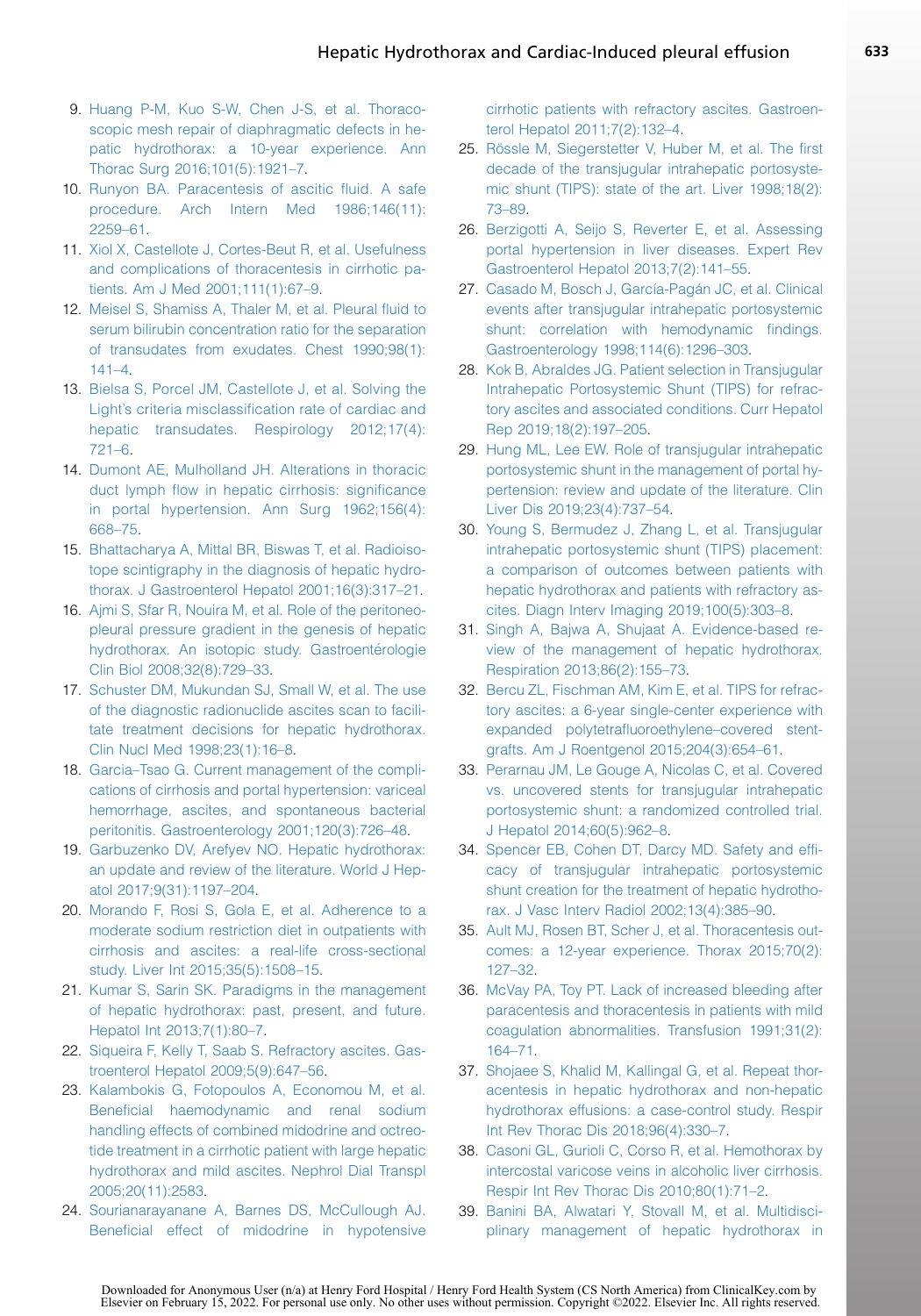<span id="page-10-31"></span>[2020: an evidence-based review and guidance.](http://refhub.elsevier.com/S0272-5231(21)01192-8/sref39) [Hepatology 2020;72\(5\):1851–63](http://refhub.elsevier.com/S0272-5231(21)01192-8/sref39).

- <span id="page-10-0"></span>40. [Runyon BA. Introduction to the revised American As](http://refhub.elsevier.com/S0272-5231(21)01192-8/sref40)[sociation for the Study of Liver Diseases Practice](http://refhub.elsevier.com/S0272-5231(21)01192-8/sref40) [Guideline management of adult patients with ascites](http://refhub.elsevier.com/S0272-5231(21)01192-8/sref40) [due to cirrhosis 2012. Hepatology 2013;57\(4\):](http://refhub.elsevier.com/S0272-5231(21)01192-8/sref40) [1651–3.](http://refhub.elsevier.com/S0272-5231(21)01192-8/sref40)
- <span id="page-10-1"></span>41. [Orman ES, Lok ASF. Outcomes of patients with](http://refhub.elsevier.com/S0272-5231(21)01192-8/sref41) [chest tube insertion for hepatic hydrothorax. Hepatol](http://refhub.elsevier.com/S0272-5231(21)01192-8/sref41) [Int 2009;3\(4\):582–6.](http://refhub.elsevier.com/S0272-5231(21)01192-8/sref41)
- <span id="page-10-2"></span>42. [Runyon BA, Greenblatt M, Ming RH. Hepatic hydro](http://refhub.elsevier.com/S0272-5231(21)01192-8/sref42)[thorax is a relative contraindication to chest tube](http://refhub.elsevier.com/S0272-5231(21)01192-8/sref42) [insertion. Am J Gastroenterol 1986;81\(7\):566–7](http://refhub.elsevier.com/S0272-5231(21)01192-8/sref42).
- <span id="page-10-3"></span>43. [Liu LU, Haddadin HA, Bodian CA, et al. Outcome](http://refhub.elsevier.com/S0272-5231(21)01192-8/sref43) [analysis of cirrhotic patients undergoing chest tube](http://refhub.elsevier.com/S0272-5231(21)01192-8/sref43) [placement. Chest 2004;126\(1\):142–8.](http://refhub.elsevier.com/S0272-5231(21)01192-8/sref43)
- <span id="page-10-4"></span>44. Ridha A, Al-Abboodi Y, Fasullo M. The outcome of thoracentesis versus chest tube placement for hepatic hydrothorax in patients with cirrhosis: a nationwide analysis of the national inpatient sample. Gastroenterol Res Pract 2017;2017. [https://doi.org/](https://doi.org/10.1155/2017/5872068) [10.1155/2017/5872068.](https://doi.org/10.1155/2017/5872068)
- <span id="page-10-5"></span>45. Food and Drug Administration. PleurX pleural catheter and drainage kits. 2001. Rockville, MD. Available at: [https://www.accessdata.fda.gov/cdrh\\_](https://www.accessdata.fda.gov/cdrh_docs/pdf14/K141965.pdf) [docs/pdf14/K141965.pdf](https://www.accessdata.fda.gov/cdrh_docs/pdf14/K141965.pdf).
- <span id="page-10-6"></span>46. [Chalhoub M, Harris K, Castellano M, et al. The use of](http://refhub.elsevier.com/S0272-5231(21)01192-8/sref46) [the PleurX catheter in the management of non](http://refhub.elsevier.com/S0272-5231(21)01192-8/sref46)[malignant pleural effusions. Chron Respir Dis](http://refhub.elsevier.com/S0272-5231(21)01192-8/sref46) [2011;8\(3\):185–91.](http://refhub.elsevier.com/S0272-5231(21)01192-8/sref46)
- <span id="page-10-10"></span>47. [Bhatnagar R, Reid ED, Corcoran JP, et al. Indwelling](http://refhub.elsevier.com/S0272-5231(21)01192-8/sref47) [pleural catheters for non-malignant effusions: a mul](http://refhub.elsevier.com/S0272-5231(21)01192-8/sref47)[ticentre review of practice. Thorax 2014;69\(10\):](http://refhub.elsevier.com/S0272-5231(21)01192-8/sref47) [959–61.](http://refhub.elsevier.com/S0272-5231(21)01192-8/sref47)
- <span id="page-10-11"></span>48. [Chen A, Massoni J, Jung D, et al. Indwelling](http://refhub.elsevier.com/S0272-5231(21)01192-8/sref48) [tunneled pleural catheters for the management of](http://refhub.elsevier.com/S0272-5231(21)01192-8/sref48) [hepatic hydrothorax. a pilot study. Ann Am Thorac](http://refhub.elsevier.com/S0272-5231(21)01192-8/sref48) [Soc 2016;13\(6\):862–6](http://refhub.elsevier.com/S0272-5231(21)01192-8/sref48).
- <span id="page-10-12"></span>49. [Kniese C, Diab K, Ghabril M, et al. Indwelling pleural](http://refhub.elsevier.com/S0272-5231(21)01192-8/sref49) [catheters in hepatic hydrothorax: a single-center se](http://refhub.elsevier.com/S0272-5231(21)01192-8/sref49)[ries of outcomes and complications. Chest 2019;](http://refhub.elsevier.com/S0272-5231(21)01192-8/sref49) [155\(2\):307–14.](http://refhub.elsevier.com/S0272-5231(21)01192-8/sref49)
- <span id="page-10-7"></span>50. [Shojaee S, Rahman N, Haas K, et al. Indwelling](http://refhub.elsevier.com/S0272-5231(21)01192-8/sref50) [tunneled pleural catheters for refractory hepatic hy](http://refhub.elsevier.com/S0272-5231(21)01192-8/sref50)[drothorax in patients with cirrhosis: a multicenter](http://refhub.elsevier.com/S0272-5231(21)01192-8/sref50) [study. Chest 2019;155\(3\):546–53.](http://refhub.elsevier.com/S0272-5231(21)01192-8/sref50)
- <span id="page-10-13"></span>51. Frost N, Ruwwe-Glösenkamp C, Raspe M, et al. Indwelling pleural catheters for non- malignant pleural effusions: report on a single centre's 10 years of experience. BMJ Open Respir Res 2020;7(1). [https://doi.org/10.1136/bmjresp-2019-000501.](https://doi.org/10.1136/bmjresp-2019-000501)
- <span id="page-10-14"></span>52. [Li P, Hosseini S, Zhang T, et al. Clinical predictors of](http://refhub.elsevier.com/S0272-5231(21)01192-8/sref52) [successful and earlier removal of indwelling pleural](http://refhub.elsevier.com/S0272-5231(21)01192-8/sref52) [catheters in benign pleural effusions. Respir Int](http://refhub.elsevier.com/S0272-5231(21)01192-8/sref52) [Rev Thorac Dis 2019;98\(3\):239–45.](http://refhub.elsevier.com/S0272-5231(21)01192-8/sref52)
- <span id="page-10-8"></span>53. [Mirrakhimov AE, Ayach T, Gray A. Indwelling](http://refhub.elsevier.com/S0272-5231(21)01192-8/sref53) [tunneled pleural catheters for the management of](http://refhub.elsevier.com/S0272-5231(21)01192-8/sref53)

<span id="page-10-30"></span><span id="page-10-29"></span>[hepatic hydrothorax: a word of caution. Ann Am](http://refhub.elsevier.com/S0272-5231(21)01192-8/sref53) [Thorac Soc 2016;13\(8\):1432](http://refhub.elsevier.com/S0272-5231(21)01192-8/sref53).

- <span id="page-10-9"></span>54. [Hou F, Qi X, Guo X. Effectiveness and safety of pleu](http://refhub.elsevier.com/S0272-5231(21)01192-8/sref54)[rodesis for hepatic hydrothorax: a systematic review](http://refhub.elsevier.com/S0272-5231(21)01192-8/sref54) [and meta-analysis. Dig Dis Sci 2016;61\(11\):](http://refhub.elsevier.com/S0272-5231(21)01192-8/sref54) [3321–34](http://refhub.elsevier.com/S0272-5231(21)01192-8/sref54).
- <span id="page-10-15"></span>55. [Jung Y. Surgical treatment of hepatic hydrothorax: a](http://refhub.elsevier.com/S0272-5231(21)01192-8/sref55) ["four-step approach. Ann Thorac Surg 2016;101\(3\):](http://refhub.elsevier.com/S0272-5231(21)01192-8/sref55) [1195–7.](http://refhub.elsevier.com/S0272-5231(21)01192-8/sref55)
- <span id="page-10-16"></span>56. [Jung Y, Song SY, Na KJ, et al. Minimally invasive sur](http://refhub.elsevier.com/S0272-5231(21)01192-8/sref56)[gical strategy for refractory hepatic hydrothorax. Eur](http://refhub.elsevier.com/S0272-5231(21)01192-8/sref56) [J Cardiothorac Surg 2020;57\(5\):881–7.](http://refhub.elsevier.com/S0272-5231(21)01192-8/sref56)
- <span id="page-10-17"></span>57. [Cerfolio RJ, Bryant AS. Efficacy of video-assisted](http://refhub.elsevier.com/S0272-5231(21)01192-8/sref57) [thoracoscopic surgery with talc pleurodesis for](http://refhub.elsevier.com/S0272-5231(21)01192-8/sref57) [porous diaphragm syndrome in patients with refrac](http://refhub.elsevier.com/S0272-5231(21)01192-8/sref57)[tory hepatic hydrothorax. Ann Thorac Surg 2006;](http://refhub.elsevier.com/S0272-5231(21)01192-8/sref57) [82\(2\):457–9](http://refhub.elsevier.com/S0272-5231(21)01192-8/sref57).
- <span id="page-10-18"></span>58. [Xiol X, Tremosa G, Castellote J, et al. Liver trans](http://refhub.elsevier.com/S0272-5231(21)01192-8/sref59)[plantation in patients with hepatic hydrothorax.](http://refhub.elsevier.com/S0272-5231(21)01192-8/sref59) [Transpl Int 2005;18\(6\):672–5.](http://refhub.elsevier.com/S0272-5231(21)01192-8/sref59)
- <span id="page-10-19"></span>59. Walker S, Shojaee S. Nonmalignant pleural effusions: are they as benign as we think?. In: Maskell NA, Laursen CB, Lee YCG, et al, editors. Pleural disease. European Respiratory Society; 2020. p. 218–31. [https://doi.org/10.1183/2312508X.](https://doi.org/10.1183/2312508X.10024119) [10024119.](https://doi.org/10.1183/2312508X.10024119)
- <span id="page-10-20"></span>60. [Kataoka H. Pericardial and pleural effusions in de](http://refhub.elsevier.com/S0272-5231(21)01192-8/sref61)[compensated chronic heart failure. Am Heart J](http://refhub.elsevier.com/S0272-5231(21)01192-8/sref61) [2000;139\(5\):918–23.](http://refhub.elsevier.com/S0272-5231(21)01192-8/sref61)
- <span id="page-10-21"></span>61. [Walker SP, Morley AJ, Stadon L, et al. Nonmalignant](http://refhub.elsevier.com/S0272-5231(21)01192-8/sref62) [pleural effusions: a prospective study of 356](http://refhub.elsevier.com/S0272-5231(21)01192-8/sref62) [consecutive unselected patients. Chest 2017;](http://refhub.elsevier.com/S0272-5231(21)01192-8/sref62) [151\(5\):1099–105.](http://refhub.elsevier.com/S0272-5231(21)01192-8/sref62)
- <span id="page-10-22"></span>62. [Porcel JM, Vives M. Distribution of pleural effusion in](http://refhub.elsevier.com/S0272-5231(21)01192-8/sref63) [congestive heart failure. South Med J 2006;99\(1\):98–9.](http://refhub.elsevier.com/S0272-5231(21)01192-8/sref63)
- <span id="page-10-23"></span>63. [Kinasewitz GT, Jones KR. Effusions from cardiac](http://refhub.elsevier.com/S0272-5231(21)01192-8/sref64) [diseases. In: Effusions from cardiac diseases. 2nd](http://refhub.elsevier.com/S0272-5231(21)01192-8/sref64) [edition. CRC Press; 2008. p. 315–21.](http://refhub.elsevier.com/S0272-5231(21)01192-8/sref64)
- <span id="page-10-24"></span>64. Han Z-J, Wu X-D, Cheng J-J, et al. Diagnostic accuracy of natriuretic peptides for heart failure in patients with pleural effusion: a systematic review and updated meta-analysis. PLoS One 2015;10(8). <https://doi.org/10.1371/journal.pone.0134376>.
- <span id="page-10-25"></span>65. [Marinho FCA, Vargas FS, Fabri J, et al. Clinical use](http://refhub.elsevier.com/S0272-5231(21)01192-8/sref66)[fulness of B-type natriuretic peptide in the diagnosis](http://refhub.elsevier.com/S0272-5231(21)01192-8/sref66) [of pleural effusions due to heart failure. Respirol](http://refhub.elsevier.com/S0272-5231(21)01192-8/sref66) [Carlton Vic 2011;16\(3\):495–9.](http://refhub.elsevier.com/S0272-5231(21)01192-8/sref66)
- <span id="page-10-26"></span>66. [Porcel JM. Pleural fluid biomarkers: beyond the](http://refhub.elsevier.com/S0272-5231(21)01192-8/sref67) [Light criteria. Clin Chest Med 2013;34\(1\):27–37](http://refhub.elsevier.com/S0272-5231(21)01192-8/sref67).
- <span id="page-10-27"></span>67. [Collins TR, Sahn SA. Thoracocentesis. Clinical](http://refhub.elsevier.com/S0272-5231(21)01192-8/sref68) [value, complications, technical problems, and pa](http://refhub.elsevier.com/S0272-5231(21)01192-8/sref68)[tient experience. Chest 1987;91\(6\):817–22.](http://refhub.elsevier.com/S0272-5231(21)01192-8/sref68)
- <span id="page-10-28"></span>68. [Kataoka H. Ultrasound pleural effusion sign as a](http://refhub.elsevier.com/S0272-5231(21)01192-8/sref69) [useful marker for identifying heart failure worsening](http://refhub.elsevier.com/S0272-5231(21)01192-8/sref69) [in established heart failure patients during follow](http://refhub.elsevier.com/S0272-5231(21)01192-8/sref69)[up. Congest Heart Fail Greenwich Conn 2012;](http://refhub.elsevier.com/S0272-5231(21)01192-8/sref69) [18\(5\):272–7](http://refhub.elsevier.com/S0272-5231(21)01192-8/sref69).